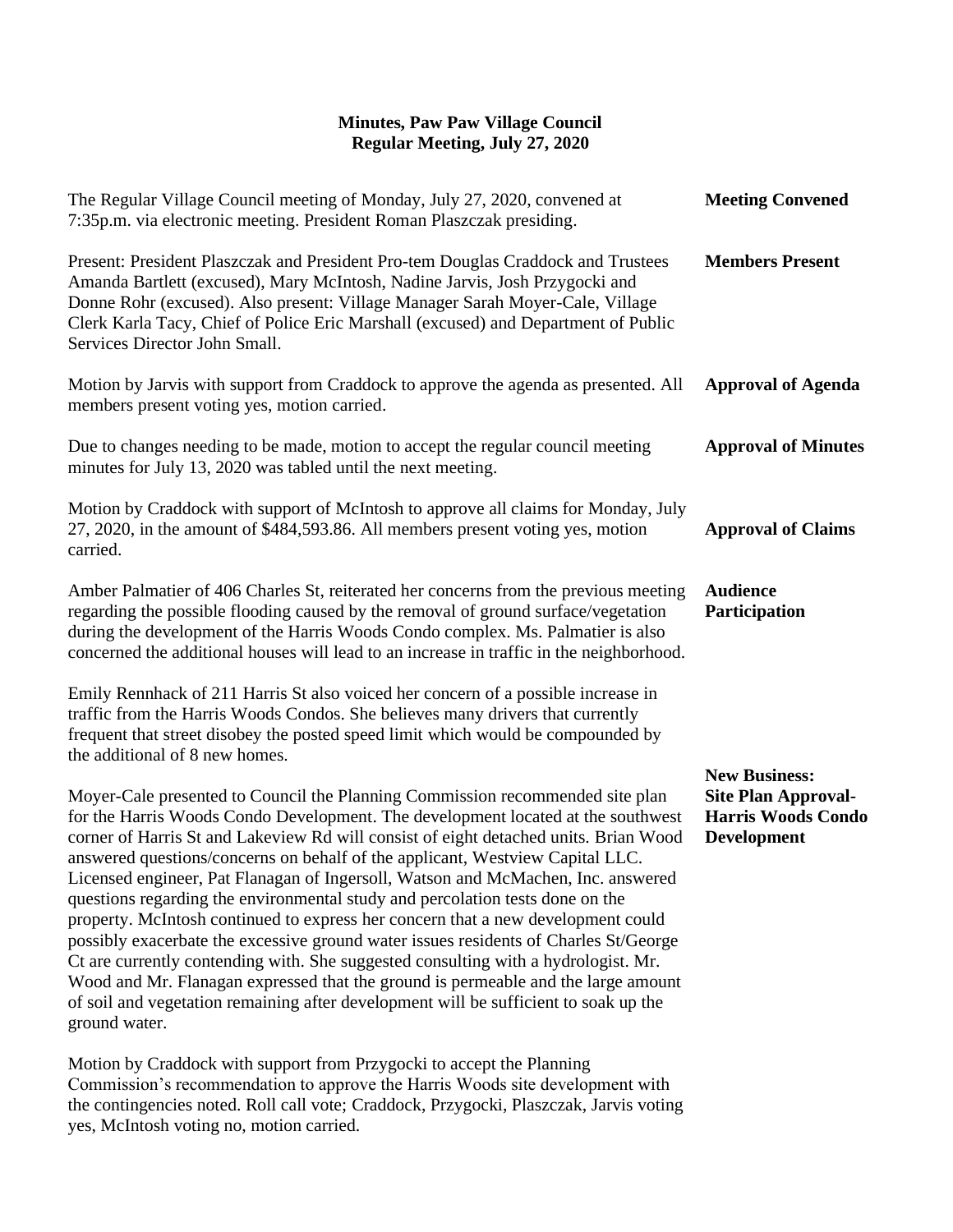## **Minutes, Paw Paw Village Council Regular Meeting, July 27, 2020**

|                                                                                                                                                                                                                                                                                                                                                                                                                                                                                                            | <b>Approval for Road</b>                                                            |
|------------------------------------------------------------------------------------------------------------------------------------------------------------------------------------------------------------------------------------------------------------------------------------------------------------------------------------------------------------------------------------------------------------------------------------------------------------------------------------------------------------|-------------------------------------------------------------------------------------|
| Motion by McIntosh with support from Craddock to approve PK Contracting to stripe<br>village streets for an amount no to exceed \$75,827. Roll call vote; Craddock,<br>Przygocki, Plaszczak, McIntosh, Jarvis voting yes, motion carried.                                                                                                                                                                                                                                                                  | <b>Striping</b>                                                                     |
| Although the Wine and Harvest Festival has been cancelled for 2020, the Kalamazoo<br>Experiential Learning Center would like to continue to hold the Vineyard Classic<br>Bike Tour.                                                                                                                                                                                                                                                                                                                        | <b>Approval of Vineyard</b><br><b>Classic Bike Tour</b>                             |
| Motion by Craddock with support from McIntosh to approve the Vineyard Classic Bike<br>Tour on Sunday, September 13th from 7am until 1pm. Roll call vote; Jarvis, McIntosh,<br>Plaszczak, Przygocki and Craddock, all voting yes, motion carried.<br>At a previous meeting, Council selected goals for the upcoming three years to set<br>priorities and direction for the projects. Tonight, Moyer-Cale presented a spreadsheet<br>that shows what progress has been made on those goals so far this year. | <b>Ongoing Business:</b><br><b>Three Year Goals</b><br><b>Status Update</b>         |
| Motion by Jarvis with support from Craddock to approve the proposal by GovHR to<br>conduct an organizational review of the Department of Public Services for an amount not<br>to exceed \$7,800. Roll call vote; Jarvis, McIntosh, Plaszczak, Przygocki and<br>Craddock, all voting yes, motion carried.                                                                                                                                                                                                   | <b>Selection of</b><br><b>Consultant for</b><br>Organizational<br><b>Review</b>     |
| Several meetings ago, Council approved the closure of Main Street between the hours<br>of 9am-noon on Sundays to support Freshwater's plan for outdoor children's activities<br>to be done safely during COVID mandates. The church is requesting additional road<br>closure dates to extend through the month of August.                                                                                                                                                                                  | <b>Extension of Main St</b><br><b>Road Closures for</b><br><b>Freshwater Church</b> |
| Motion by McIntosh with support from Jarvis to close a portion of Main Street<br>between 9am and noon on August 2, 9, 16, 23 and 30. Roll call vote; Craddock,<br>Przygocki, Plaszczak, McIntosh, Jarvis voting yes, motion carried.                                                                                                                                                                                                                                                                       |                                                                                     |
| Moyer-Cale updated Council on the progress being made in regards to the upcoming<br>Michigan Avenue streetscape project.                                                                                                                                                                                                                                                                                                                                                                                   | <b>Streetscape Update</b>                                                           |
|                                                                                                                                                                                                                                                                                                                                                                                                                                                                                                            | <b>Committee Meetings</b><br>and Reports                                            |
| Craddock reported the Finance and Admin Committee discussed MERS funding,<br>three year goals and the annual audit that is currently under way.                                                                                                                                                                                                                                                                                                                                                            | <b>Finance and Admin</b>                                                            |
| No Report.                                                                                                                                                                                                                                                                                                                                                                                                                                                                                                 | <b>Public Services</b>                                                              |
| No Report.                                                                                                                                                                                                                                                                                                                                                                                                                                                                                                 | <b>Parks and Rec</b>                                                                |
| Plaszczak reported the DDA's Biz Bucks campaign is wrapping up and a final report<br>will be presented when complete.                                                                                                                                                                                                                                                                                                                                                                                      | <b>DDA</b>                                                                          |
| No Report.                                                                                                                                                                                                                                                                                                                                                                                                                                                                                                 | <b>Economic Develop</b>                                                             |
| Jarvis reported the Farmers Market is doing well especially for the extremely hot<br>weather we have been receiving.                                                                                                                                                                                                                                                                                                                                                                                       | <b>Farmers Market</b>                                                               |